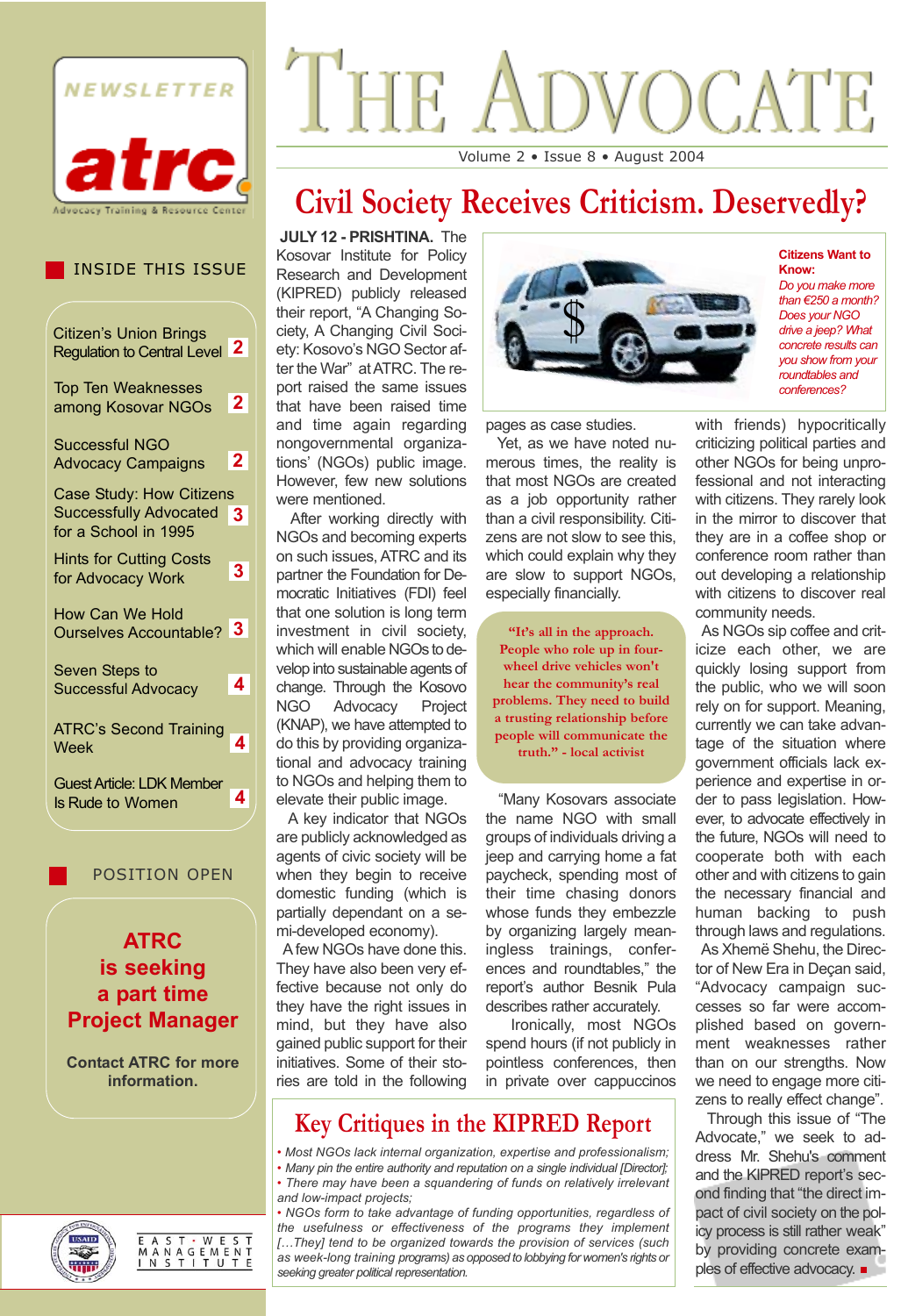**NEWSLETTER** 

# **Citizen's Union Brings Regulation to the Central Level**

**Successful NGO Advocacy Campaigns**

We asked NGO activists throughout Kosovo what the most successful advocacy campaigns were. They mentioned the following: **Freedom of Information:** with expertise from the National Democratic Institute (NDI) and backing from Article 19, a coalition of NGOs cooperated to successfully pass Freedom of Information legislation. Through the process, they also built NGOs' credibility among legislators.

**Handikos:** united citizens throughout Kosovo to successfully advocate for wheelchair accessible ramps outside public buildings. **Kosovo Group for Local and Regional Initiatives:** studied international cases, worked with experts, cooperated with a NGO coalition and will involve the community through a door-todoor information campaign to advocate for applying the referendum mechanism for decisionmaking in Prizren municipality.

**Forum of NGOs from Gjakova:** a coalition of NGOs cooperated in drafting a regulation on implementing clauses from the Gjakova municipal statute on public consultation and participation.

**New Era in Deçan:** following the Forum of NGOs' methodology, successfully drafted a regulation for implementing Deçan's municipal statute on public participation.

**Association of Independent Intellectuals in Deçan:** worked closely with institutions and successfully advocated to adopt a regulation on making proper scrap metal deposit sites.

**Vision Towards the Future:**drafted a development strategy for Shtime municipality. They actively sought citizens' input for the strategy through public debates. They also involved many actors, including local governing institutions, unions and labor syndicates. Peja's Board of Directors and the Committee for Policy and Budget have approved a regulation against smoking in public places drafted by the Citizen's Union of Peja, a project funded by FDI. The local assembly agreed to pass some of the regulation soon. However, parts of the regulation were outside the assembly's competencies.

The local government has control over smoking in schools, hospitals and public institutions but not over restaurants, transportation and other public places. These areas are under the competency of the central government, so the Citizen's Union joined a working group to establish a regulation at the central level, too. The group hopes to influence decision-makers to include parts left out

of the local regulation in the central regulation.

Their methodology included 1) drafting a questionnaire and getting feedback from the community; 2) holding roundtables with citizens and government representatives; 3) compiling an

expert's group to draft the regulation; and 4) involving the media in a public education campaign.

#### **What is successful about their methodology?**

The Citizen's Union asked citizens their opinion and provided an opportunity for citizens to become involved in decision-making, in avenues other than through a political party. Also, when they encountered problems pass-



*smokers' and non-smokers' support for a regulation against smoking in public places.*

ing all of their regulation locally, they advocated centrally.

#### **How could they have improved their campaign?**

1) Rather than depending on journalists' work alone, written their own articles about the issue; 2) formed a concrete strategy for implementing the new regulation; 3) mobilized more citizens, especially students, to support them in their campaign.  $\blacksquare$ 

## **Top Ten Weaknesses among Kosovar NGOs**

We asked NGO activists throughout Kosovo what they thought NGOs' weaknesses were, and this is what they said:

**1 Donor-driven.** Many NGOs run after money for projects rather than choosing projects that follow their organization's mission.

**2 Short-term thinking.** As NGOs get caught up implementing their current projects, they often neglect to think about their future. This includes devising a strategic plan that works towards the organization's mission and goals and is not based solely on donors or projects.

**3 Internal organization.** Many NGOs need to reevaluate their missions, visions and policy manuals to make sure that these fit their work and are not just copy and pasted from other organizations' materials.

**4 Proposal focused.** Many NGOs spend more time writing their project than actually implementing it.

**5 Unfinished business.** NGOs often give up too easily when encountering problems, rather than trying to solve the problem and finish what they started.

**6 Fear.** Most NGOs are afraid of addressing big issues like corruption in an effective manner (e.g. writing articles in the newspaper that name specific individuals and their involvement in corrupt activities versus posters or less effective methods).

**7 Show-offs.** Really active NGOs are seldom in the media and those that are more donor-driven with large budgets are often in the media, but show few real results. **8 Teamwork.** Many NGOs work more as individuals both internally and externally. **9 Laziness.** Effective advocacy takes a lot of effort, including properly researching the issue and potential solutions, gaining public support, advocating in the government, overcoming unexpected problems, finishing what we start even if the budget runs out, and making sure that regulations are implemented after they are passed.

**10 Re-assessment and uniqueness.** Civil society has the tendency to overassess. For example, how many papers have been written on what led to the March events? We could still be assessing what happened when it happens again, since few NGOs have acted to implement the recommendations provided in previous reports.

**Do you know of other successful NGO advocacy campaigns? Do you know of NGO Advocacy Campaigns could have been done better? Write to us and tell us these stories. We'll include the information (anonymously if you want) in our next issue - let's work together to hold NGOs accountable to higher standards and to improve our public image: info@advocacy-center.org.**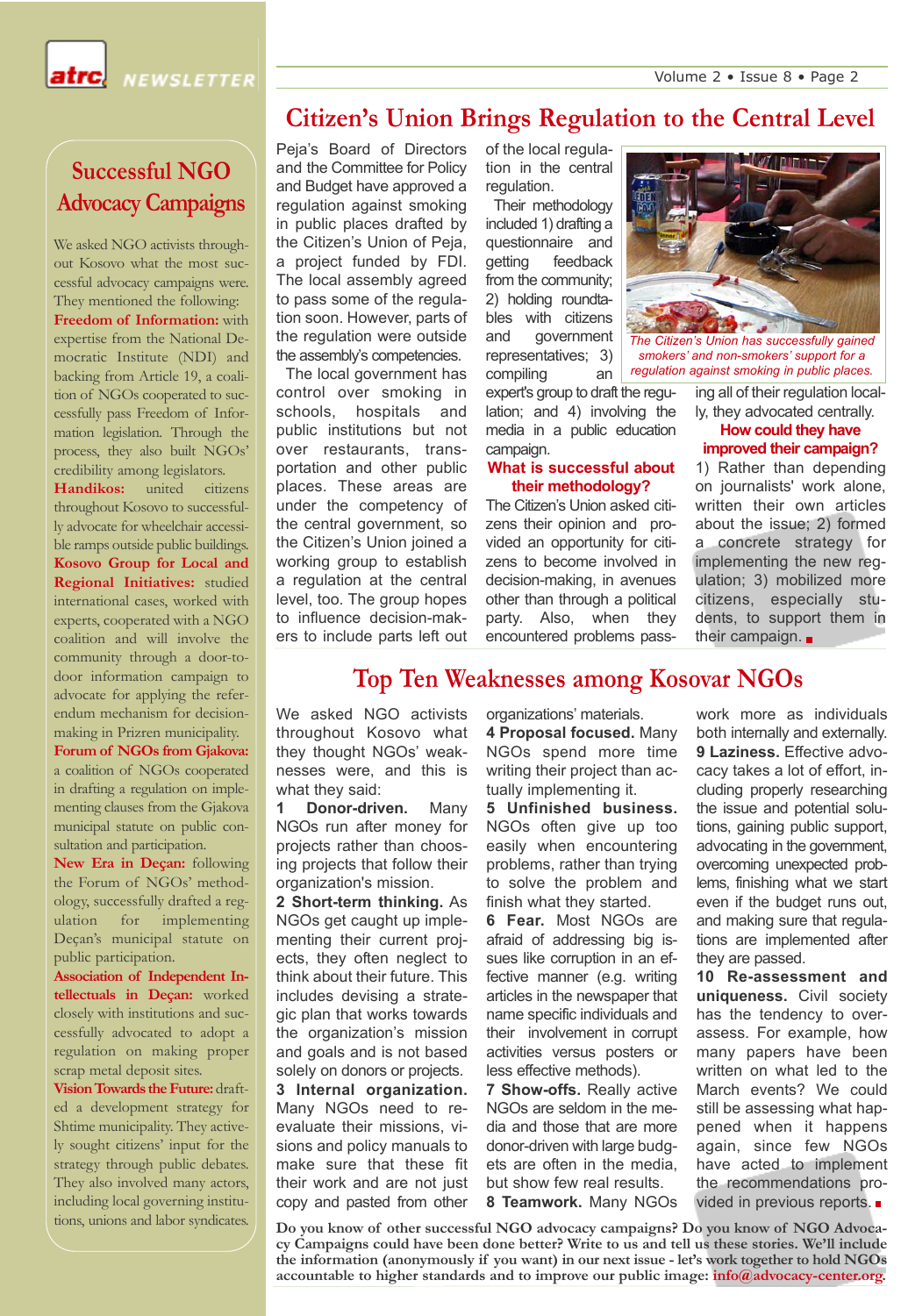Volume 2 • Issue 8 • Page 3

NEWSLETTER

### **Methodological Breakdown: What Motrat Qiriazi Did**

- Detected a problem **1**
- **2** Discussed it with citizens to learn more and identify citizens' wants
- **3** With citizen involvement. built a case to advocate
- **4** Advocated with citizens' support
- **5** Showed the need for funds to local community members and to the diaspora to raise funds
- **6** Built the school

## **Seven Steps to Successful Advocacy**

**1. Issue:** the problem that requires a policy action.

**2. Goal & Objective:** the goal is a specific, measurable, realistic statement of the general result you want to achieve. Objectives are the incremental steps towards achieving the goal.

**3. Target Audience:** The policy makers you are trying to influence to support your issue (e.g. parliamentarians, local officials, ministry officials)

**4. Message Development:** creation and distribution of message. **5. Communication Channels:** television, radio, press conferences, one-on-one meetings, roundtables, hearings, debates, fliers, etc.

**6. Building Support**: building alliances with other groups, organizations or individuals who are committed to supporting your issue. This includes building a relationship with citizens as well as with the government. Whether this relationship is formal or informal, the influence and mutual benefit is the most important part.

**7. Monitoring and Evaluation:** of your advocacy campaign. What results can you show the public?

## **Case Study for Community-Based Advocacy Methods: How Citizens Successfully Advocated for a School**

In 1995, citizens cooperated in community-based "advocacy" to open the first high school in the rural region of Has.

When Motrat Qiriazi ("Sisters Qiriazi"), a local nongovernmental organization (NGO) began working with women in the Has region, they found that few women had access to a high school education. They organized meetings with the community to find out why.

Community members explained that they did not want their daughters to attend school in Prizren due to security concerns. Representatives from Motrat Qiriazi suggested bringing the school to the citizens instead.

They began their advocacy work by organizing individual and group meetings to collect information regarding how many people could not access education, especially women. They took this information to the Kosovar Ministry of Education and requested permission to build a school. After a few months advocating, the ministry finally gave the community permission.

Since the government could not provide any funds to build, the community began fundraising both locally and internationally. They went throughout Europe to areas where the diaspora

# **How NGOs Can Cut Advocacy Costs**

*Two activists from Motrat Qiriazi provided some examples of other ways to cut the cost of advocacy campaigns. Here are their hints: • Get on TV for Less: Rather than saying "we want to do a show, how*

*much?", say "we are going to do an advocacy project to help the community. We would like to do it through your station because we know that you care for the development of your community. At the same time, we can offer you this amount and help you, too." In this way, you can choose a lower price and simultaneously make it your campaign more of a community-based project by involving the media in "co-advocacy". • Radio for Free: Go the radio station and explain that you are doing a project in the community's benefit. Tell them you are also filling their hours. While they should pay you, you could agree to do it for free. • Roundtables and Meetings: If you are a community based NGO, form a community council, involving both men and women. With the council, identify the community's key needs. Then, discuss the need with the whole community, gain their support and advocate for the issue together. Speaking directly with community members better explains your message than posters or fliers, and it is less expensive.* 



*Motrat Qiriazi worked with citizens in 1995 to advocate and raise funds for a school in Gjonaj village.*

was located, organizing meetings to explain why they needed a school. Within a few months, they raised enough money to build.

With a limited budget and without a big donor, Motrat Qiriazi worked with local people for community-based advocacy. Rather than getting money to do advocacy work, the community gathered funds after it identified and publicly presented its issue.

If the issue is important, money comes. However, without citizens' support, advocacy campaigns will lose their effectiveness in the near future.

As donors exit Kosovo, NGOs will need to work more closely with the community to become sustainable. The community can provide support for effective advocacy campaigns as well as contribute monetarily to campaigns addressing issues that are important to them.

# **How Can We Hold Ourselves Accountable?**

For many NGOs, donors' perception is more important than citizens', as their main focus is funding rather than community concerns.

However, this approach is backwards. Before one can formulate a concrete fundraising strategy, one must first set goals and form a strategic plan as an organization. Once a NGO identifies the community's real needs and focuses on concrete issues, funding will come.

This approach is increasingly important. As big international donors leave,

NGOs will need to depend more and more on locals and the diaspora for donations. In the past, the diaspora supported community initiatives and was especially responsive to transparent projects that show concrete results.

Moving forward, NGOs will need to address real issues in order to get funding from the community and diaspora. In addition, they will need to demonstrate transparency and high standards in order to receive funds from locals and

the diaspora.

One way to do this is by following a Code of Conduct. A code of conduct is like a regulation, in which an umbrella of NGOs chooses to follow a set of standards and regulates itself to gain trust from governmental institutions and the people. A work group has already formed to start drafting a Code of Conduct for NGOs in Kosovo. To learn more about the code of conduct or to contribute to its drafting, please contact ATRC at info@advocacy-center.org.■